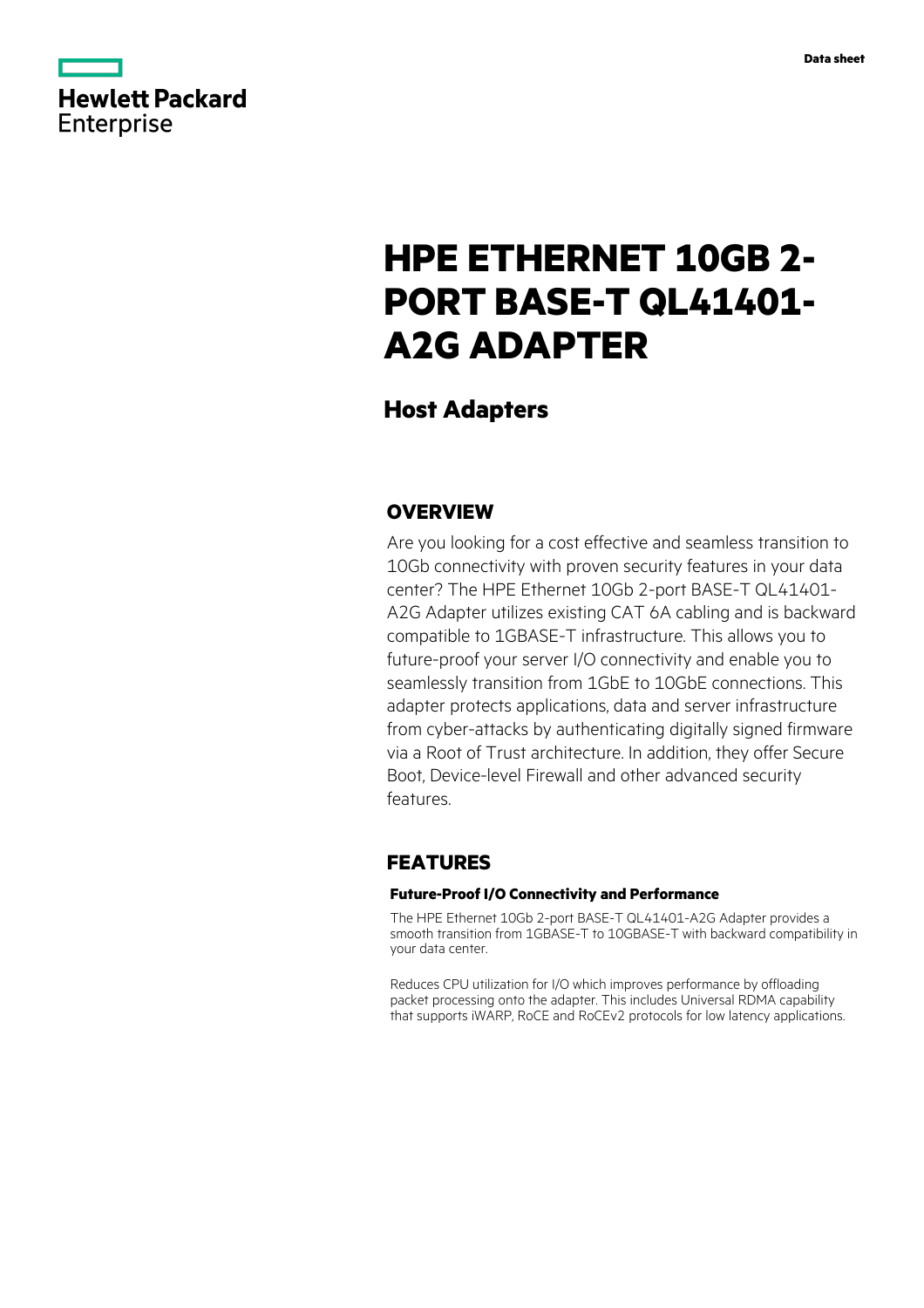#### **Improve Network Virtualization Performance and Scalability**

The HPE Ethernet 10Gb 2-port BASE-T QL41401-A2G Adapter improves virtual machine (VM) and network scalability by offloading virtual network management to the adapter via Tunnel Offloads (VXLAN, NVGRE, GRE, GENEVE)

Accelerates transmission of small packet I/O processing with DPDK

#### **Protect from Rogue Updates**

The HPE Ethernet 10Gb 2-port BASE-T QL41401-A2G Adapter protects applications, data and server infrastructure from cyber-attacks by authenticating digitally signed firmware via a Root of Trust architecture.

Offer Secure Boot, Device-level Firewall and other advanced security features.

# **Technical specifications HPE Ethernet 10Gb 2-port BASE-T QL41401-A2G Adapter**

| Data rate          | 10Gb         |
|--------------------|--------------|
| <b>Bus type</b>    | PCIe Gen3 x8 |
| <b>Form factor</b> | Standup      |